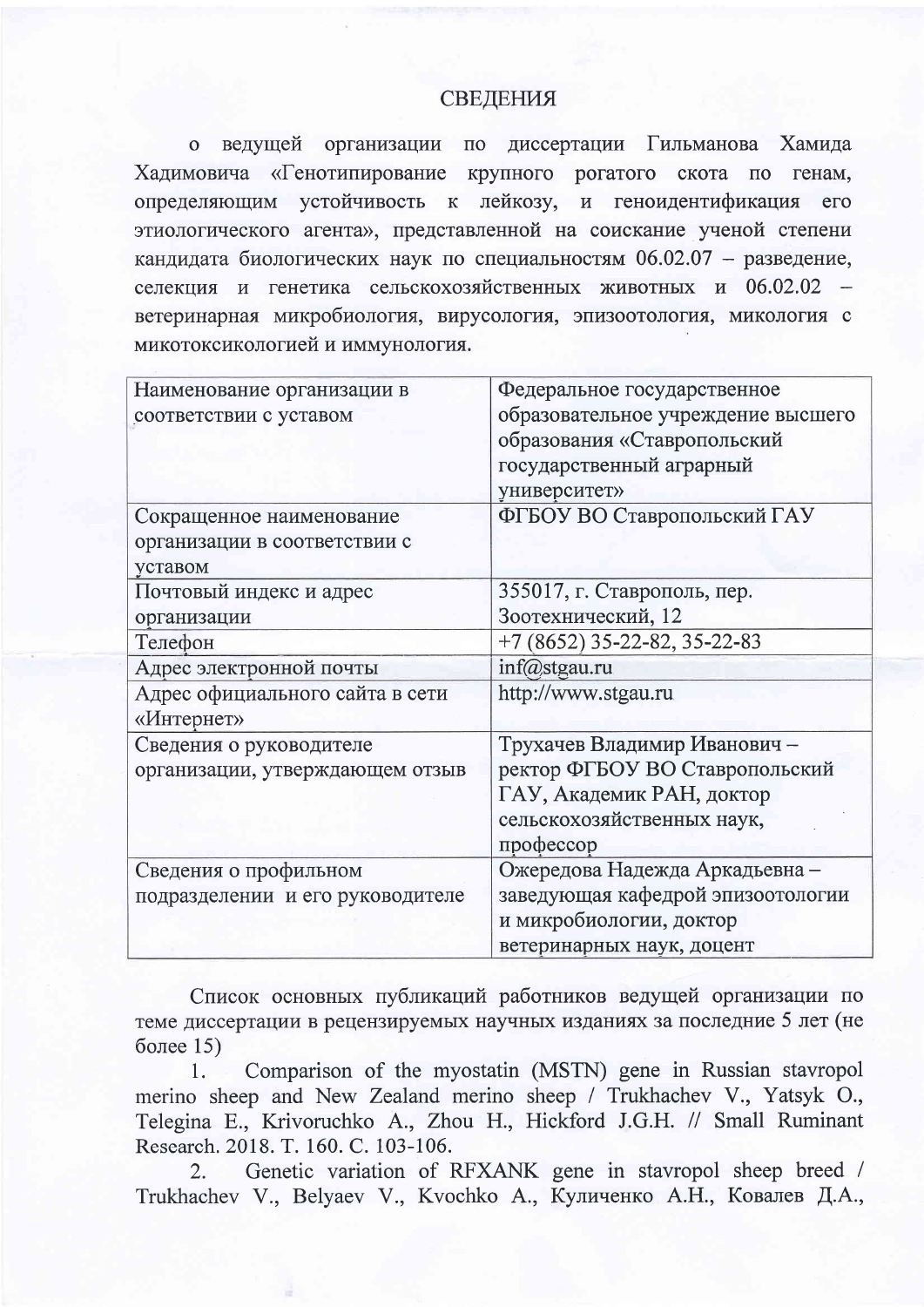Писаренко С.В., Волынкина А.С., Selionova M., Aybazov M., Shumaenko S., Omarov A., Mamontova T., Golovanova N., Yatsyk O., Krivoruchko A. // Indian Journal of Animal Sciences, 2016, T. 86, No 2, C. 221-223.

Генетические маркеры в мясном овцеводстве / Дейкин А.В.,  $3.$ Селионова М.И., Криворучко А.Ю., Коваленко Д.В., Трухачев В.И. // Вавиловский журнал генетики и селекции. 2016. Т. 20. № 5. С. 576-583.

Дмитриев А.Ф., Агарков А.В. Разработка способа коррекции  $\overline{4}$ . иммунобиологического статуса новорожденных животных // Известия Горского государственного аграрного университета, 2017. Т. 54. № 3. С. 102-108.

5. Новые однонуклеотидные замены (SNP) в гене андрогенного рецептора (AR) у российской породы овец джалгинский меринос / Трухачев В.И., Криворучко А.Ю., Скрипкин В.С., Квочко А.Н., Куличенко А.Н., Ковалев Д.А., Писаренко С.В., Волынкина А.С., Селионова М.И., Айбазов М.М., Яцык О.А. // Генетика. 2016. Т. 52. № 10. С. 1169-1175.

6. Телегина Е.Ю., Криворучко А.Ю., Яцык О.А. Взаимосвязь полиморфизма гена MyoD1 с показателями мясной продуктивности у овец ставропольской породы // Аграрный научный журнал. 2018. № 6. С. 21-25.

Особенности хромосомного набора коров северокавказской 7. популяции голштинской породы при нарушении функции воспроизводства / В. И. Трухачев, С. А. Олейник, Н. З. Злыднев, В. Ю. Морозов, М. И. Селионова, Л. Н. Чижова, А. В. Скокова // Цитология и генетика. 2017. Т.51. No 4, C, 44-54

Трухачев В.И., Олейник С.А., Злыднев Н.З. и др. Пути улучшения 8. селекционных признаков северокавказской популяции айрширской породы крупного рогатого скота //Трухачев В.И., Олейник С.А., Злыднев Н.З., Морозов В.Ю./ Вестник АПК Ставрополья. 2016. № 3 (23). С. 122-125.

9. Трухачев В.И., Злыднев Н.З., Олейник С.А. и др. Пути рекомендаций гармонизации международного комитета регистрации животных (ICAR) в молочном скотоводстве //Трухачев В.И., Злыднев Н.З., Олейник С.А., Морозов В.Ю./ Достижения науки и техники АПК. 2015. Т. 29.  $N<sub>2</sub>$  9. C. 40-43.

Трухачев В.И., Злыднев Н.З., Олейник С.А. Пути повышения 10. эффективности производства молока на Ставрополье // Деловой вестник АПК. Ставропольский край. 2015. № 12. С. 57-60.

Trukhachev V.I., Oleinik S.A., Zlydnev N.Z., Morozov V.Yu. 11. Application of the recommendations of the International Committee for Animal Recording (ICAR) in assessing the yields of dairy cattle in Russia// Research Journal of Pharmaceutical, Biological and Chemical Sciences. 2015. T. 6. № 6. С. 1314-1316.3219

Trukhachev V.I., Oleinik S.A., Zlydnev N.Z., Morozov V.Yu. 12. Adaptation of the recommendations of the International Committee for Animal Recording  $(ICAR)$  $in$ evaluating the quality <sub>of</sub> milk// Research Journal of Pharmaceutical, Biological and Chemical Sciences. 2015. T. 6. № 6. С. 1317-1320.3620